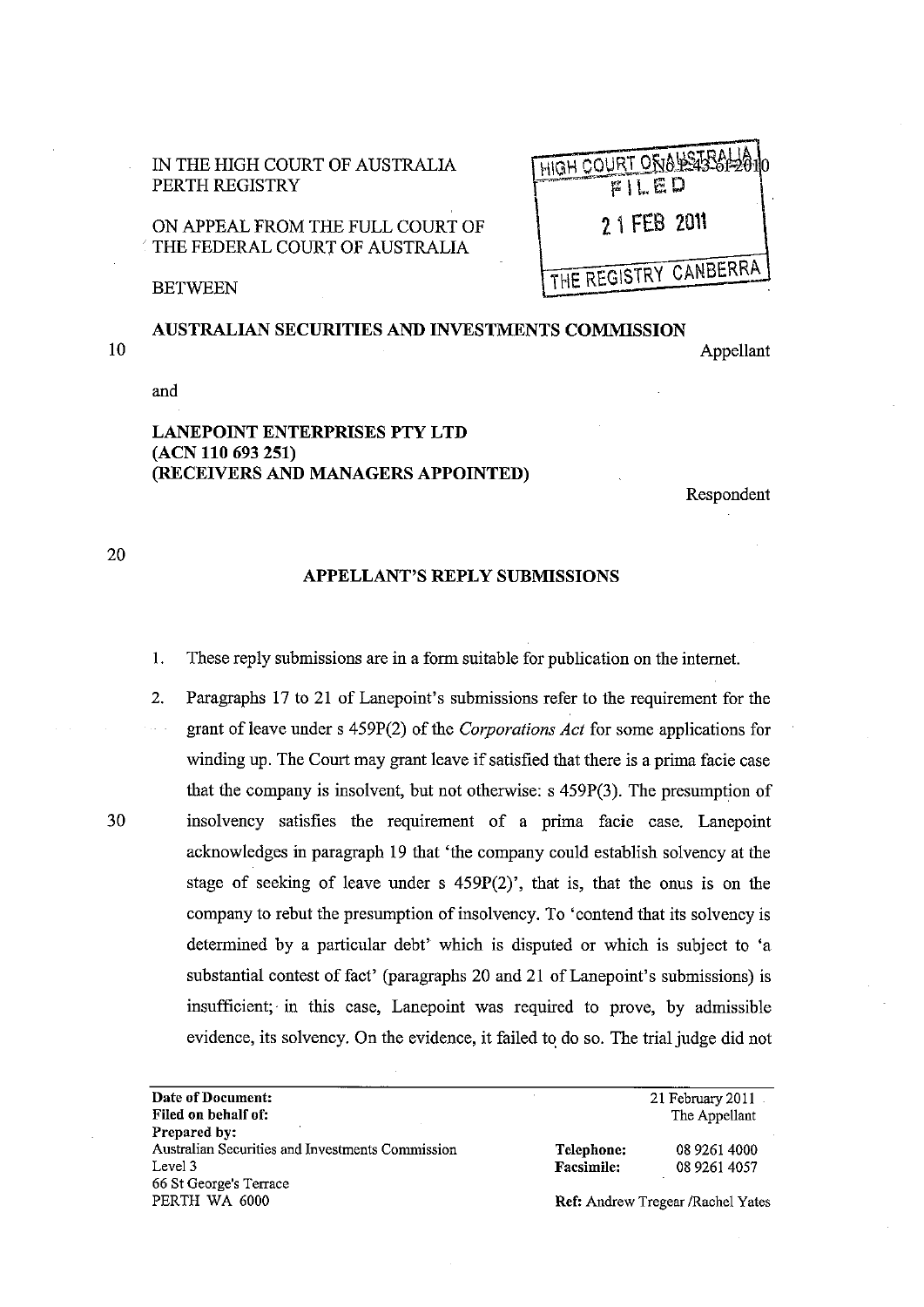err in granting leave under  $s$  459P(2) and in ordering that Lanepoint be wound up.

- 3. The discussion of the cases at paragraphs 24 and 32 of Lanepoint's submissions relates to category (iii) of the scenarios referred to in paragraph 27 of ASIC's submissions, where no presumption of insolvency operates. These cases do not inform the position in relation to categories (i) or (ii), which are premised on the presumption. *Australian Beverage Distributors Ply Ltd v Evans and Tate Premium Wines Pty Ltd* (2007) 69 NSWLR 374 says nothing about the effect of the presumption of insolvency on the exercise of the Court's discretion to grant 10 leave, which is central to this appeal. While it might be sufficient for a company to demonstrate a genuine dispute in situations where the presumption does not apply, the position is otherwise where the company is presumed to be insolvent.
- 4. Lanepoint submits at paragraph 30 that 'there is no reason to suppose that this discretion could not be exercised' where an applicant seeks leave to apply for a winding up order. The point that this submission misses is that in order to persuade the court to exercise the discretion in favour of the debtor company, that company must establish its solvency by proving that the debt does not exist or is of an amount that results in proof of solvency. A mere assertion that there is a dispute regarding the existence of a debt is not sufficient to establish solvency. 20 **If** the court exercised its discretion to stay a winding up application as a result of an assertion by a company regarding the existence of a disputed debt, the presumption of insolvency would be rendered nugatory. Such an assertion, without proving that either the debt does not exist or is of such lower amount that the company is essentially solvent, does not assist in relation to the 'calculus' of insolvency.
- 5. The trial judge had the discretion described available to him, and that discretion was exercised properly. His Honour was not satisfied that the evidence demonstrated that the 'disputed' debts were not owing or of a lesser amount. Accordingly, Lanepoint had not rebutted the presumption of insolvency. It was 30 the Full Court that erroneously interfered with the exercise of the trial judge's discretion.